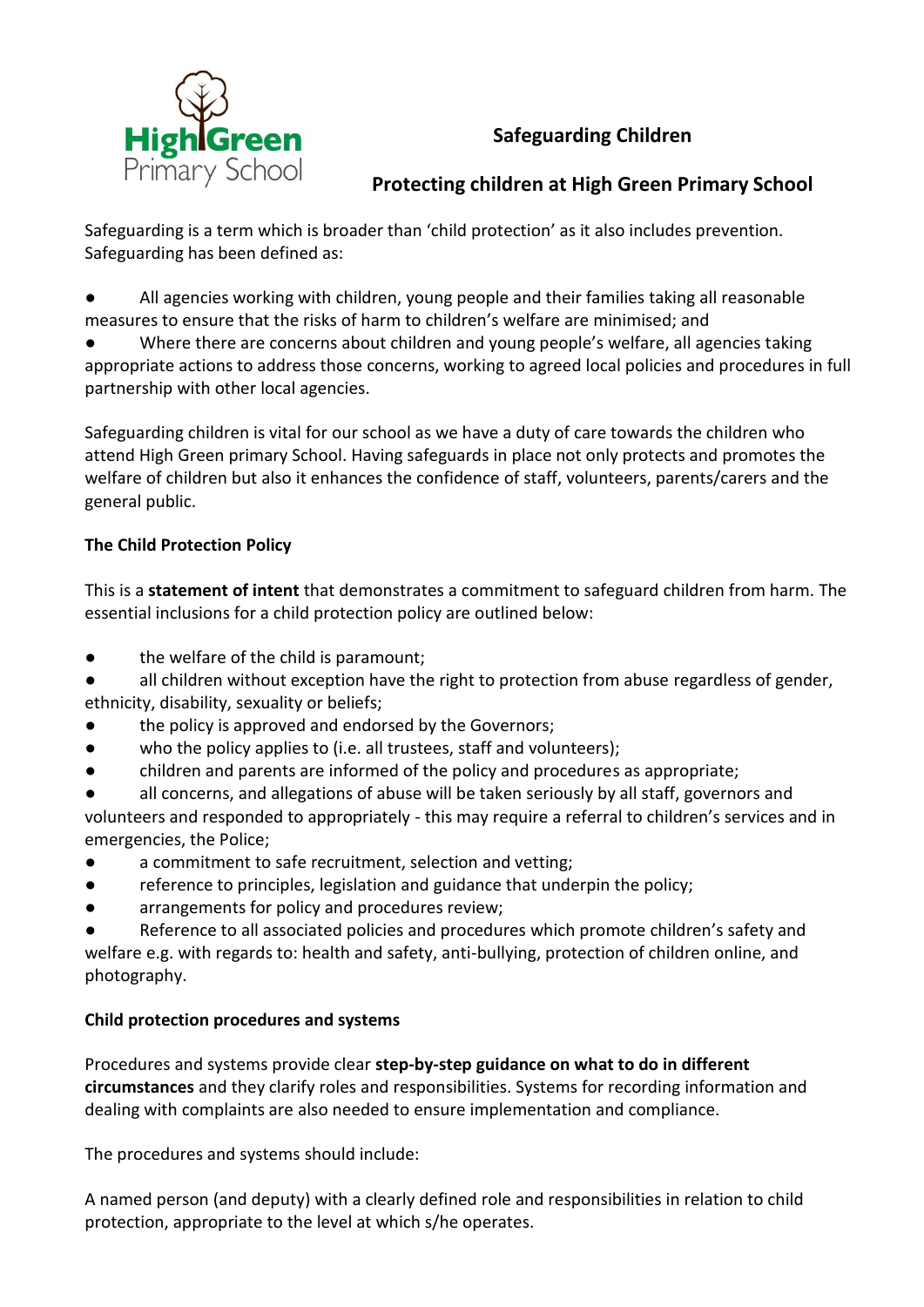**CPLO** – Diane Smales **Deputy CPLO** – Michele Jones **Teaching & Learning** (including SEND & LAC) – Margaret McKie **Safeguarding Governor:** Alicia Plane

● A description of what child abuse is, and the procedures for how to respond to it where there are concerns about a child's safety or welfare or concerns about the actions of a trustee, staff member or volunteer. Relevant contact details for children's services, police, health and NSPCC help lines should be available.

● A process for recording incidents, concerns and referrals and storing these securely in compliance with relevant legislation and kept for a time specified by the LA.

Guidance on confidentiality and information sharing, legislation compliant, and which clearly states that the protection of the child is the most important consideration.

A code of behaviour for governors, staff and volunteers. The consequences of breaching the code are clear and linked to disciplinary and grievance procedures.

Safe recruitment, selection and vetting procedures that include checks into the eligibility and the suitability of all governors, staff and volunteers who have direct or indirect (e.g. helpline, email) contact with children.

● A complaints procedure which is an open and well publicised way in which adults and children can voice concerns about unacceptable and/or abusive behaviour towards children.

Systems to ensure that all staff and volunteers working with children are monitored and supervised and that they have opportunities to learn about child protection in accordance with their roles and responsibilities.

Requirements for Governors, staff and volunteers to learn about child protection in accordance with and as appropriate to their roles and responsibilities.

#### **Sources of further information, support, guidance and legislation**

**Criminal Records Bureau (CRB):** exists to help organisations identify people who are unsuitable for certain types of work, especially work involving access to or contact with children and other vulnerable members of society, by making "disclosures" of any criminal, police or similar records.

Tel: 0870 90 90 811 Website: [www.crb.gov.uk](http://www.crb.gov.uk/)

**Churches Child Protection Advisory Service** is an independent Christian based charity working with churches, other faiths and non faith based organisations in order to help them implement safeguards for children. The organisation runs a helpline service providing advice and support and to assist with the preparation and maintenance of child protection policies. It has produced a range of books, training resources and guidance on writing child protection policy and procedures including: **Guidance to Churches: (CCPAS, 2003); Safeguarding Children and Young People: a manual for child protection and safe practice (CCPAS, 2004)**.

Tel: 0845 120 45 50 Website: [www.ccpas.co.uk](http://www.ccpas.co.uk/)

**NSPCC** is a registered charity established to prevent cruelty to children. They provide a range of services for children and their families. They also provide a child protection helpline and there4me.com which is an online service for children. Childline, a helpline service for children is now also part of the NSPCC.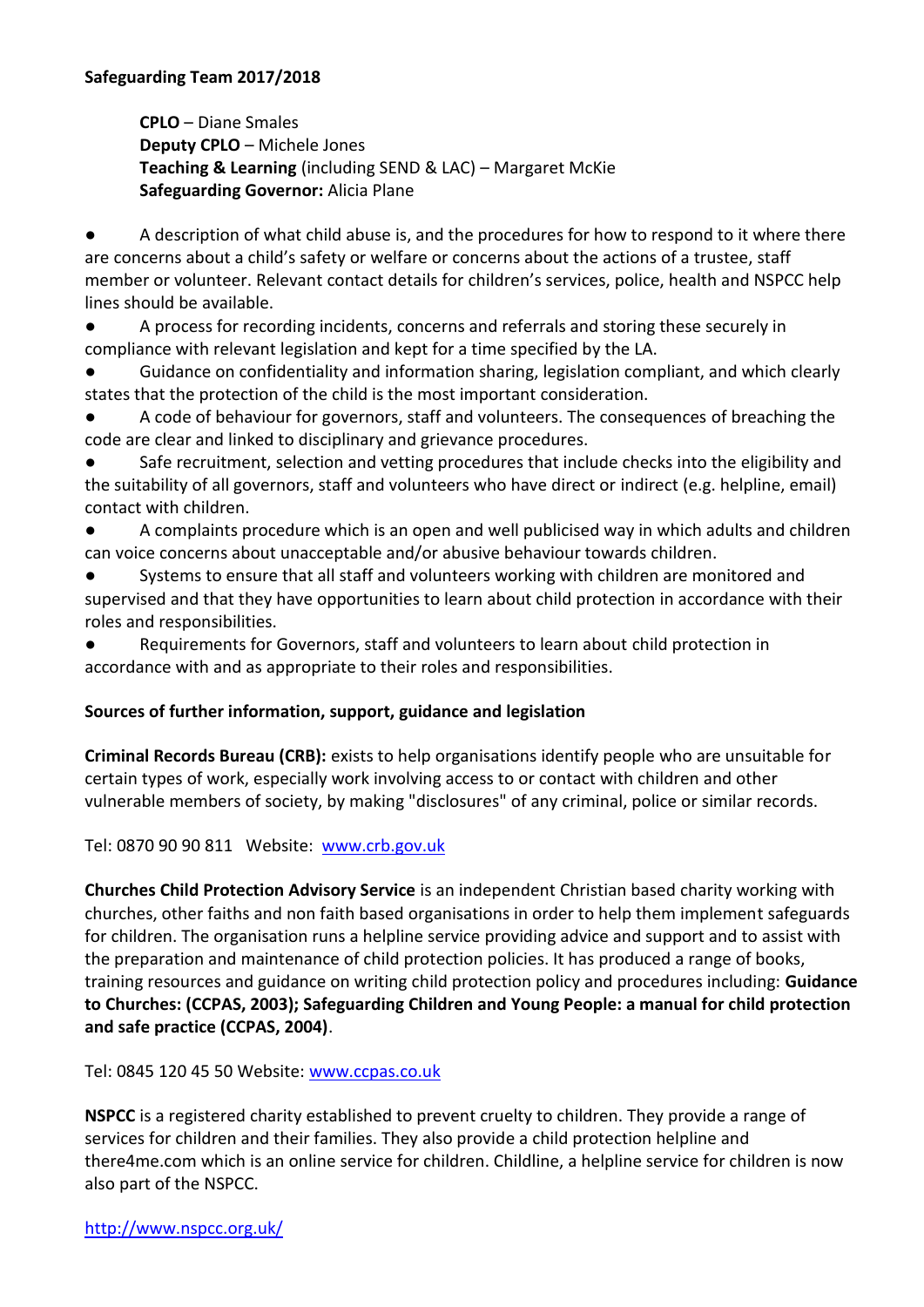NSPCC Consultancy Services have a number of publications (also available in Welsh/English) to help organisations develop child protection policy and procedures, for example:

**Firstcheck** (2006): a step by step guide to help organisations prepare child protection policies and procedures.

**Safetycheck**(2006): a set of standards for safeguarding and protecting children in organisations.

**Kidscheck** (2005): a companion product for children and young people to assess their organisation themselves and contribute to making it safer.

The charity offers a consultancy service which provides advice and guidance to organisations on the implementation of safeguards to prevent abuse; training services are also available.

Tel: 0116 234 7227 Website: [www.nspcc.org.uk/consultancy](http://www.nspcc.org.uk/consultancy)

To report or discuss concerns about a child's welfare:

NSPCC Child Protection Helpline (24 hours): To report or discuss concerns about a child's welfare. Tel: 0808 800 5000 or textphone: 0800 056 0566 or email: [help@nspcc.org.uk](mailto:help@nspcc.org.uk)

NSPCC Cymru/Wales Child Protection Helpline Tel: 0808 100 2524 (Mon-Fri 10am-6pm)

NSPCC Asian Child Protection Helpline Tel: 0800 096 7719

Childline Tel: 0800 1111

**NSPCC Child Protection in Sport Unit** is a joint NSPCC/Sport England initiative. It provides an accreditation scheme for national governing bodies and county sports partnerships; provides advice and training to a range of sport and leisure organisations and has produced a range of child protection resources for training and child protection policy development: including **Sportscheck**; **Safe Sports Events (NSPCC and Sport England, 2003); Standards for Safeguarding and Protecting Children in Sport (NSPCC and Sport England, 2003), and Safe Sport Away(ASA and NSPCC 2001).**

Tel: 0116 234 7278 or Website: [www.thecpsu.org.uk](http://www.thecpsu.org.uk/)

**Save The Children**. A registered charity established to promote the welfare of children worldwide by the relief of their hardship and distress. Tel: 020 7012 6400 Freephone: 0800 814 8148. Website: [www.savethechildren.org.uk/](http://www.savethechildren.org.uk/)

The Keeping Children Safe Coalition Member Agencies revised and renamed the standards document as **Keeping Children Safe: Standards for child protection.** These standards form a part of **Keeping Children Safe: A toolkit for children protection (Save The Children, 2006).** The toolkit is a complete package for people working in child protection across the world. The toolkit comprises of the standards, a resource pack on how to implement the standards and flexible training exercises.

Se[e www.keepingchildrensafe.org.uk](http://www.keepingchildrensafe.org.uk/)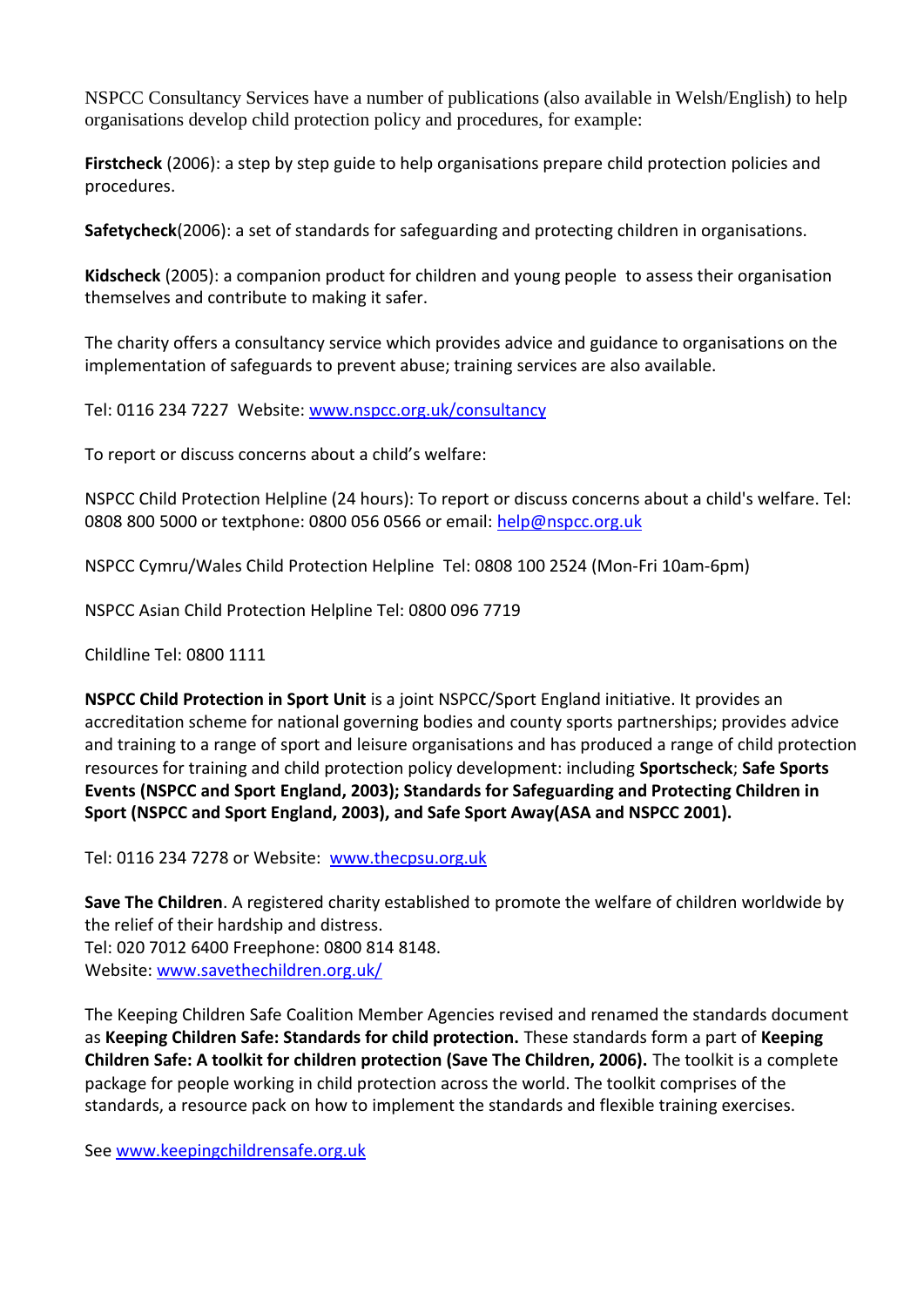

## **High Green Primary School**

**Child Protection Policy** 

At High Green Primary we seek to support the child's development so that security, confidence, well-being and independence are fostered. Our policy follows the Guidelines and procedures from the Sheffield Safeguarding Children Board's Guidelines.

#### **Purpose of the policy**

This policy aims to provide a framework which ensures that all staff and visitors working in High Green Primary School are familiar with, and consistently apply the Sheffield Safeguarding Children Board's procedures and practices.

It also seeks to clarify to all staff and governors their responsibilities to ensure that statutory and other duties are met in accordance with DfES and SSCB requirements and procedures.

#### **Underpinning Values**

- All children have a right to freedom from abuse
- Children have a right to be treated with respect and dignity
- The welfare of the child is paramount
- It is the responsibility of all adults in school, whether paid or unpaid, to protect children from harm
- All work with children, must encompass equal opportunities and anti oppressive practice and will reflect the diversity of need of the communities being served
- All those working either with, or for children, must reflect and promote the value of working together with parents, colleagues, other agencies and the child to create safe environments and to protect children from harm.

#### **Aims of the policy:**

- To protect children from harm
- To encourage open and effective communication between children, staff, other adults working with children and parents
- To inform the wider school community of our responsibilities, practices and procedures with regard to protecting children within the statutory framework

#### **A definition of abuse:**

An abused child is someone under the age of 18 who has suffered physical abuse, physical neglect, non organic failure to thrive, emotional or sexual abuse, which the person or persons who had custody, charge or care of the child either caused (acts of commission) or knowingly failed to prevent (acts of omission).

Some children will be deemed to be at particular risk where another child in the household has been harmed, or the household contains, or is regularly visited by a known abuser (Schedule 1 Offender). The definition has also been extended to include children who may suffer significant harm by being in the house when abuse of another takes place even though they are not present at the actual scene.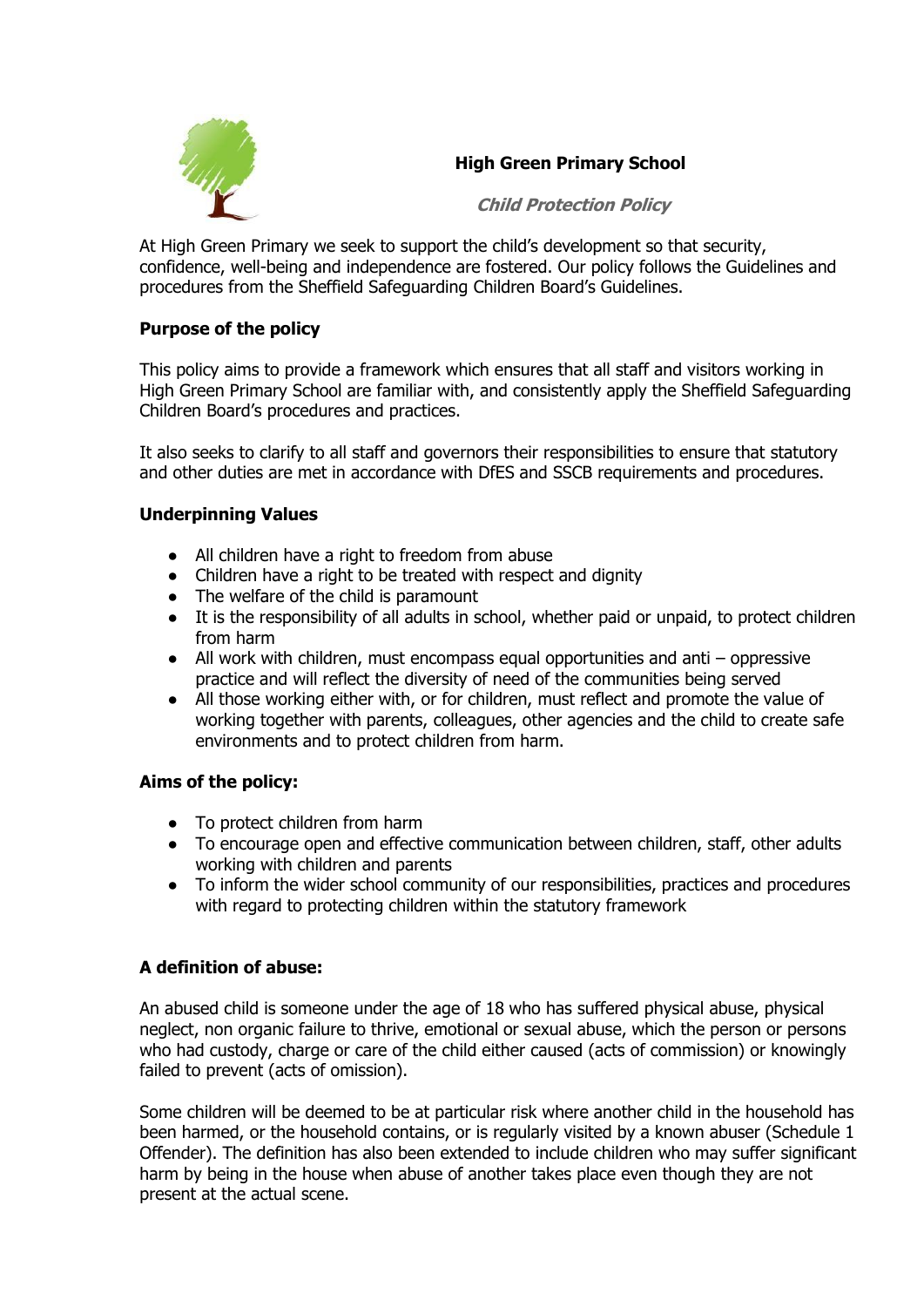#### **Responsibilities**

#### **ROLE OF THE HEADTEACHER**

The headteacher must ensure that:

- Policies and procedures adopted by the Governing Body are fully implemented and followed by all staff
- Ensure up to date safer Recruitment training is carried out regularly for HT and at least one governor.
- Sufficient time and resources are allocated to the CPLO and Deputy CPLO to discharge their responsibilities including attending core groups and case conferences and by contributing to the assessment process
- All staff and volunteers should feel able to raise concerns and feel these concerns will be appropriately handled
- Up to date records of CRB checks, ID and qualification verification are kept for all who work in school (agency supply staff checks are verified with the agency and records of verifications are maintained in school)
- Enhanced CRB's are completed for the CPLO and the Deputy CPLO.

#### **ROLE OF THE CPLO**

The CPLO and deputy CPLO should:

- Refer cases and be a channel of communication between the school and other agencies
- Support and advise
- Have knowledge of the system and liaise with other agencies
- Ensure that all staff are aware of issues (including supply staff)
- Manage clear, accurate, secure records
- Access resources
- Undertake relevant training (minimum 2 yearly)
- Ensure that parents are aware of the CPLOs in school and their role
- Review the policy annually
- Provide information to the relevant LEA officer
- Keep the nominated governor informed about changes in procedures and policies

#### **ROLE OF THE GOVERNING BODY**

The governing body should:

- Have a nominated Child Protection Governor
- Take advantage of training offered to them about Child Protection issues
- Ensure that a policy and procedures are in place
- Adopt safe recruitment procedures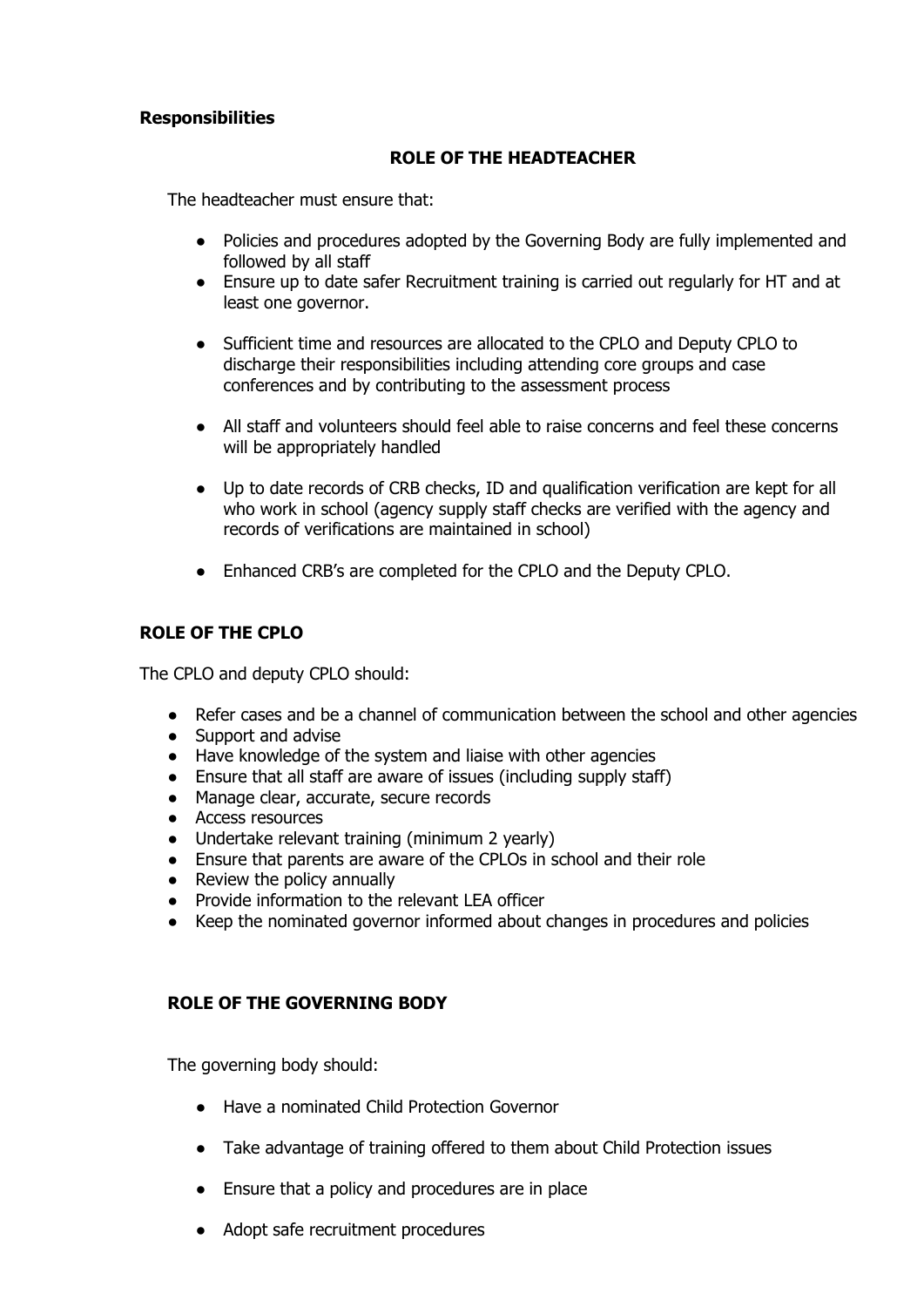- Have procedures for dealing with allegations against staff in place
- Provide support to CPLO (governors should support a CPLO through difficult cases but without access to the details)
- Ensure that all staff receive regular (3 yearly) relevant training and CPLOs receive 2 yearly training
- Remedy any deficiencies in the procedures
- Review policies annually (Child Protection, Anti-Bullying and Restraint)
- Review extended school activities and lettings in the light of statutory guidance (if other providers run clubs which children may attend, the providers must be CRB checked and have public liability insurance, and must have a copy of the Child Protection policy)

#### **ROLE OF ALL STAFF**

- Ensure that the welfare of the child is paramount at all times
- To observe outward signs of abuse, changes in behaviour or failure to develop
- To gently question children, where appropriate, about noted signs/disclosures in a non leading, non frightening way
- To record any concerns/disclosures clearly and accurately on the appropriate forms
- Pass records of any concerns/disclosures to the CPLO, Deputy CPLO or if unavailable a member of the Safeguarding Team as soon as they are noted
- Follow procedures and practices in this policy
- Attend relevant training; whole staff safeguarding every three years, CPLO & Deputy CPLO safeguarding training every two years
- To be fully aware of all responsibilities of recording and monitoring
- Maintain confidentiality at all times

#### **RECORDS**

- Accurate and relevant records are kept in a secure locked place.
- CPLO & Deputy CPLO will meet termly to review each entry in the Safeguarding file to determine appropriate level of access and appropriate level of intervention. A record of these meetings and decisions will be maintained and kept securely with the safeguarding file.
- Only the Head and the CPLOs have access to these as Child Protection data is not subject to the Data Protection Act.
- When a child moves schools, the CPLO of the feeder school will inform the CPLO of the receiving school of any child protection concerns